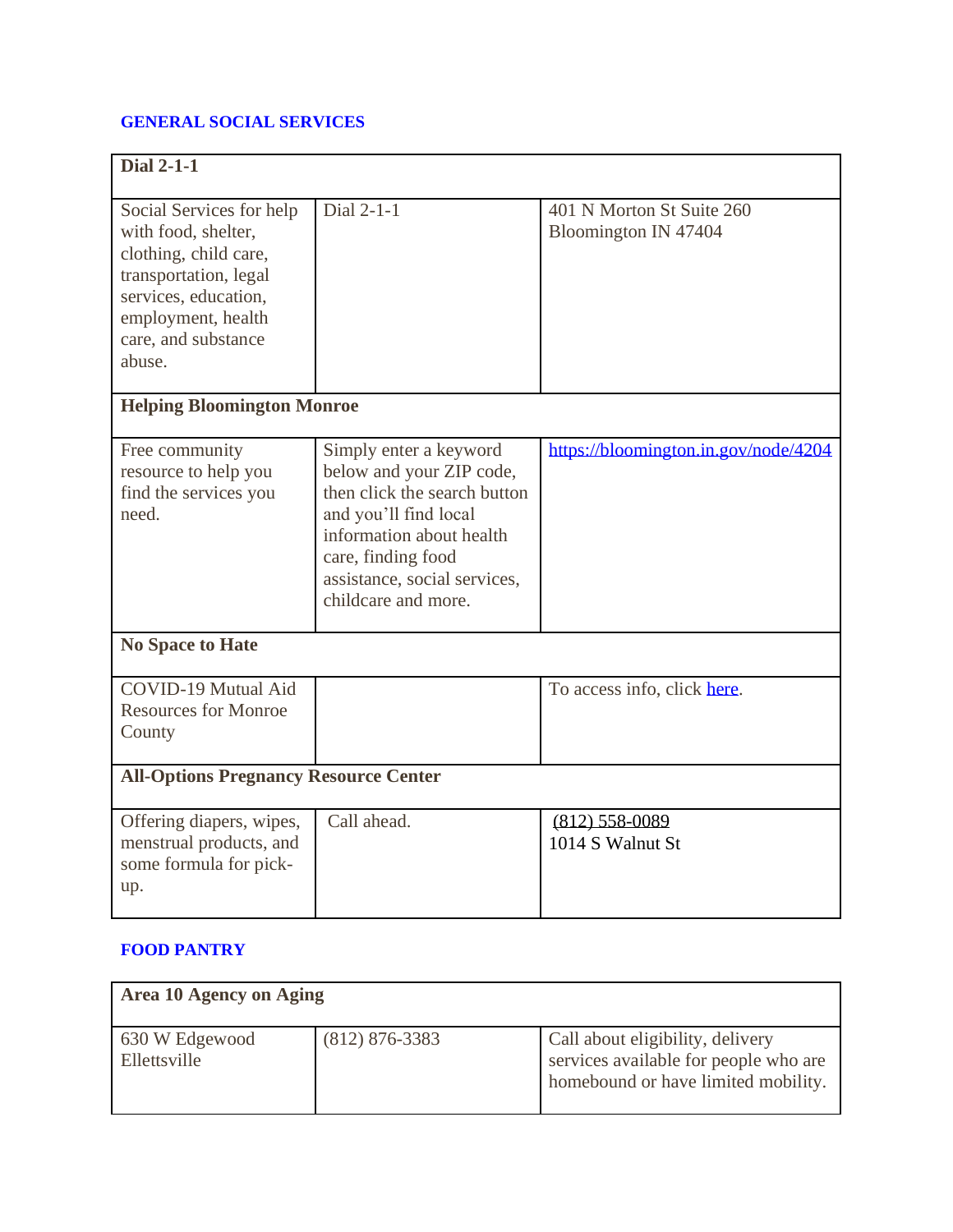| <b>Bloomington Township Trustee</b>                                                   |                    |                                                                                                |  |  |
|---------------------------------------------------------------------------------------|--------------------|------------------------------------------------------------------------------------------------|--|--|
| 924 W 17th, suite C<br>Bloomington                                                    | $(812)$ 336-4976   | M-F 9am-4pm, call first for food list,<br>must reside in township trustee area.                |  |  |
| <b>Bobby's Pantry/Perry Township Trustee</b>                                          |                    |                                                                                                |  |  |
| 1010 S Walnut<br><b>Bloomington</b>                                                   | $(812)$ 336-3713   | M-F 9am-2:30pm, sign-up sheet, for<br>Perry residents only.                                    |  |  |
| <b>Crimson Cupboard</b>                                                               |                    |                                                                                                |  |  |
| <b>Campus View</b><br>Apartments<br>800 N. Union Street<br>Bloomington                | $(812) 855 - 1924$ | M, Th, F 2pm-4pm, until Apr. 3rd,<br>open to both students and<br>residents/community members. |  |  |
| <b>Feed the Needy at Second Baptist Church</b>                                        |                    |                                                                                                |  |  |
| 321 N Rogers<br>Bloomington                                                           | $(812)$ 336-5827   | $M, T, Th, F$ 10am $-$ 12pm, handing out<br>pre-bagged groceries                               |  |  |
| <b>First Assembly of God Food Pantry</b>                                              |                    |                                                                                                |  |  |
| 115 W Association St<br>Ellettsville                                                  | (812) 876-4334     | First Wed of month 10am-2pm                                                                    |  |  |
| <b>First United Methodist Church Food Pantry</b>                                      |                    |                                                                                                |  |  |
| 219 E 4th St<br>Bloomington                                                           | $(812)$ 332-6396   | Wed 3:30-5:30, call first,<br>hours/availability subject to change.                            |  |  |
| <b>Food Train</b>                                                                     |                    |                                                                                                |  |  |
| Free food resources for<br>K-12, including<br>restaurants that are<br>doing delivery. |                    | <b>Tuesdays and Thursdays</b><br>More info, click: here                                        |  |  |
| <b>Genesis Church Food Pantry</b>                                                     |                    |                                                                                                |  |  |
| 801 E St Rd 45/46<br><b>Bypass Bloomington</b>                                        | $(812)$ 336-5757   | Call for appointment                                                                           |  |  |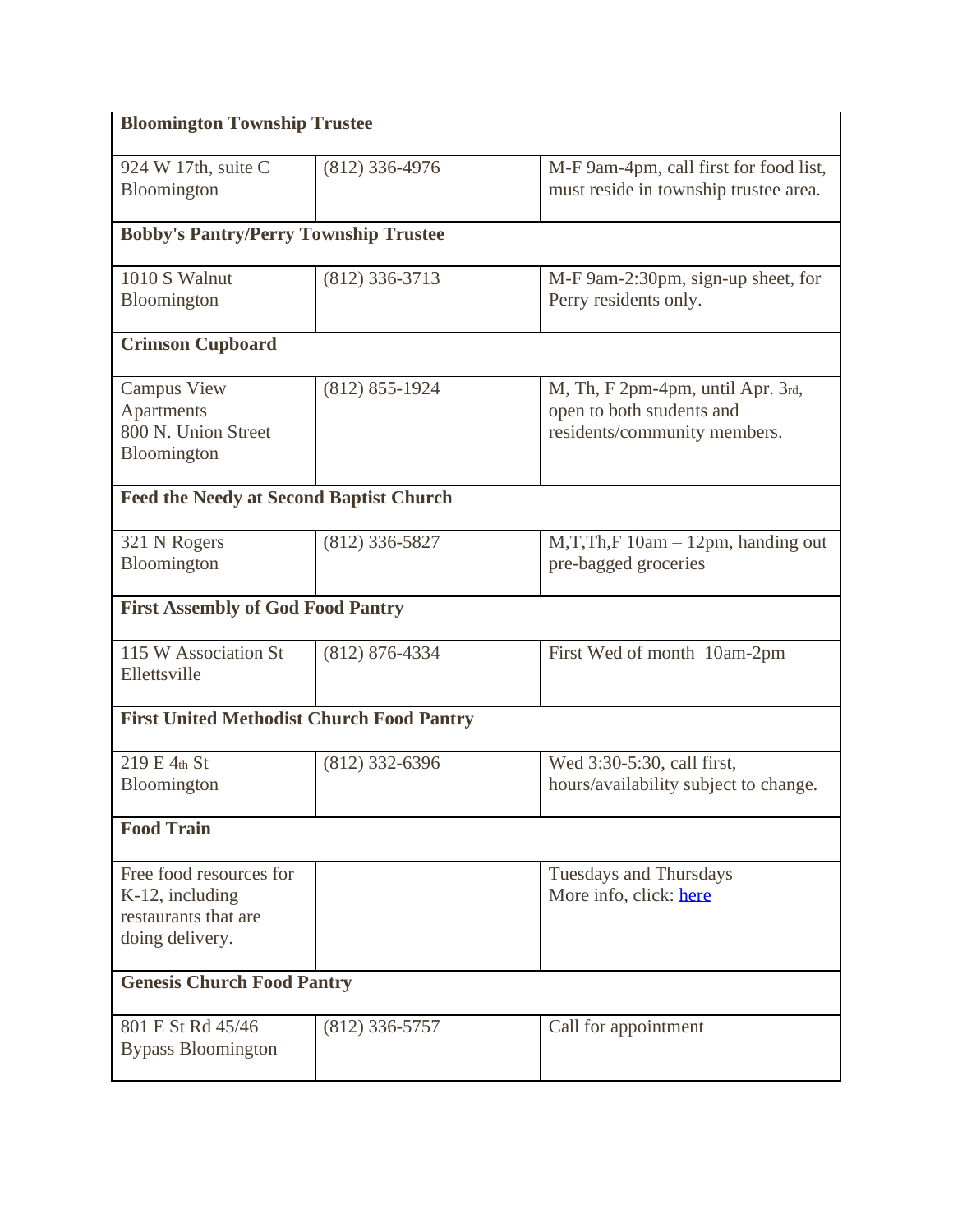| <b>Grace Center Food Pantry</b>                   |                    |                                                                                                          |  |  |
|---------------------------------------------------|--------------------|----------------------------------------------------------------------------------------------------------|--|--|
| 9206 S Old SR 37<br>Harrodsburg                   | $(812)$ 329-0337   | Thurs 3-7pm, pre-bagged groceries,<br>must reside in Clear Creek, Indian<br>Creek, or Polk townships.    |  |  |
| <b>Highland Faith Assembly of God Food Pantry</b> |                    |                                                                                                          |  |  |
| 4782 W State Road 48<br>Bloomington               | (812) 332-3707     | M-F 9am-1pm, call first,<br>hours/availability subject to change.                                        |  |  |
| <b>MCUM Self-Sufficiency Center Food Pantry</b>   |                    |                                                                                                          |  |  |
| 827 W 14th Ct<br>Bloomington                      | (812) 339-3429     | Mon, Th, F 12-5pm, Tues noon-<br>6pm                                                                     |  |  |
| <b>Mother Hubbard's Cupboard</b>                  |                    |                                                                                                          |  |  |
| 1100 W Allen<br>St Bloomington                    | $(812)$ 355-6843   | M-F 12-2pm, 4pm-6pm, pre-bagged<br>groceries                                                             |  |  |
| <b>Redeemer Community Church Food Pantry</b>      |                    |                                                                                                          |  |  |
| 111 S Kimble Rd<br><b>Bloomington</b>             | $(812)$ 269-8975   | Tues+Thurs 2-4pm or call for<br>appointment                                                              |  |  |
| Pantry 279                                        |                    |                                                                                                          |  |  |
| 501 E Temperance<br>Ellettsville                  | $(812)$ 606-1524   | Mon+Wed $4-6pm + Sat$ 3-5pm,<br>offering drive-up services                                               |  |  |
| <b>Richland Township Trustee</b>                  |                    |                                                                                                          |  |  |
| 416 S Park Ellettsville                           | $(812) 876 - 2509$ | M-F 8am-2pm, call first,<br>hours/availability subject to change,<br>must be Richland township resident. |  |  |
| <b>Salvation Army of Bloomington</b>              |                    |                                                                                                          |  |  |
| 111 N Rogers<br>Bloomington                       | $(812)$ 336-4310   | Wed+Fri 9-11:30am & Tues+Thurs<br>$1 - 3:30$ pm                                                          |  |  |

## **HOT MEALS**